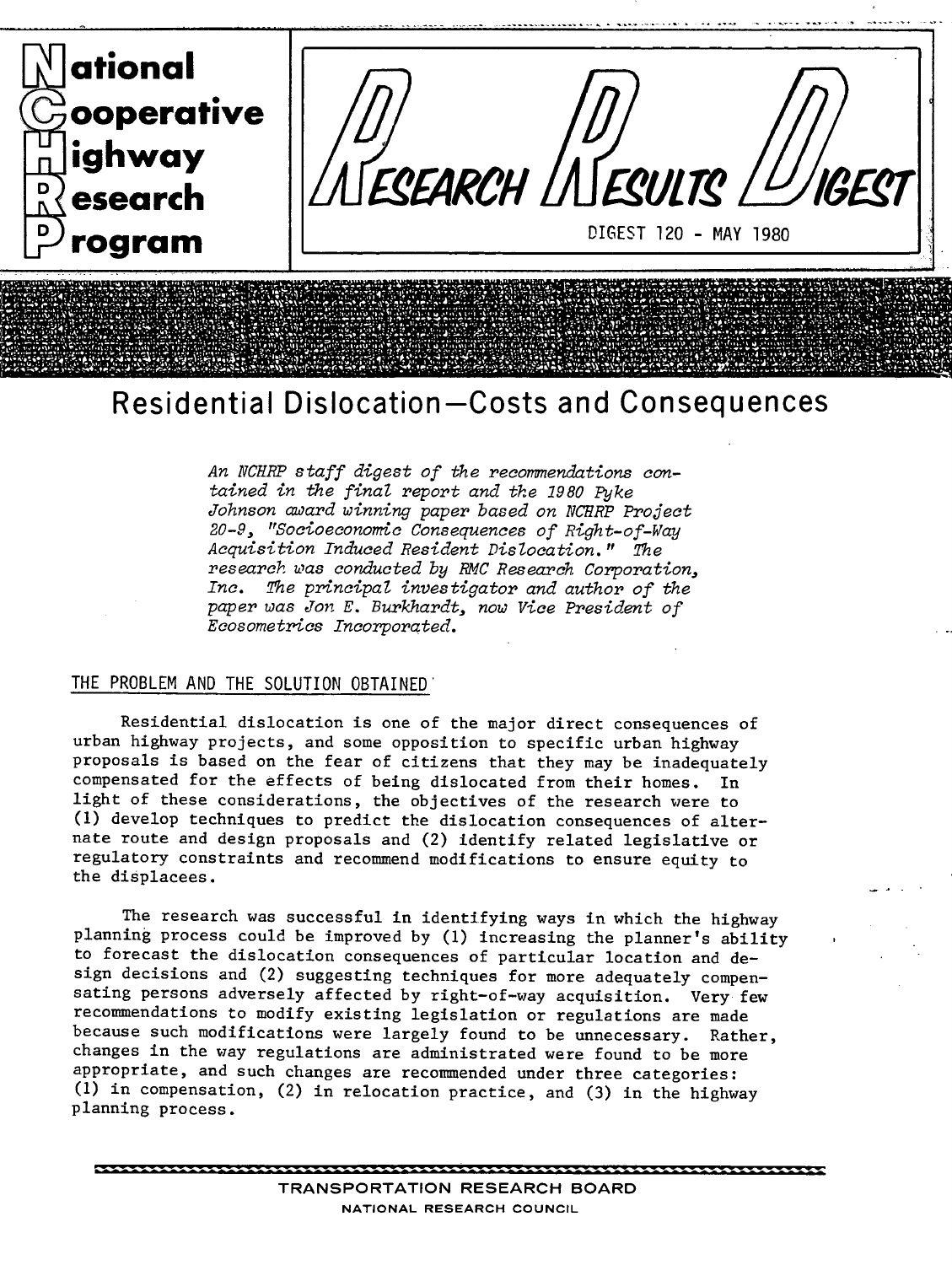The recommended changes in administrative procedures are explicit, easily understood by right-of-way agents, and need no further substantiation. At the time of the research, no state had implemented all of the recommendations and hence evaluation of implemented recommendations is warranted.

### RECOMMENDATIONS

Analyses of background data and more than 700 in-depth interviews collected before and after moving,, at **six** sites geographically distributed throughout the United States, show that the consequences of residential dislocation do not vary significantly among socioeconomic and demographic groups except for the elderly. Relocation process characteristics rather than socioeconomic characteristics were shown to be related to measures of happiness and satisfaction. In other words, socioeconomic characteristics were not found to be useful predictors of the impacts of residential dislocation on dislocatees. On the basis of the research findings, recommendations are made for (1) changes in compensation, (2) changes in relocation practice, and (3) changes in the highway planning process.

The first recommended change in compensation is to allow an owner to receive, as payment for the taking of his or her dwelling, the cost of a comparable replacement dwelling. The legal basis for the amount to be paid should be the fair market value of the individual's former home plus the additive payment. This payment, possibly called "comparable housing payment," would help eliminate the current disagreements over fair market value. The second compensation change is to improve equity by compensating persons in essentially similar situations before displacement with approximately equal property payments. More of a focus on a locally determined standard for a comparable replacement dwelling would rectify a situation where homeowners moving to a larger house receive more of an additive payment than homeowners moving to apartments. The third recommended change is to speed up relocation payments either by making the money available more quickly or by paying the interest charges on shortterni loans that can be used to expedite the purchase and occupancy of the new dwelling. The fourth change is to pay the dislocatee the replacement cost of ancillary improvements or to allow the dislocatee to move as many of them as possible at highway department expense. The fifth change is either to increase payments for the property of dislocatees formerly residing in income-producing property or to finance construction of such improvements to the new property. Sixth, consideration should be given to raising the dislocation allowance and extending the 4-year limitation on rent supplements.

The first change recommended in relocation practice is to give greater attention to the training of relocation agents to ensure that they are tactful in all their contacts with dislocatees. Secondly, acquisition of property should not occur until the owner-occupants can be relocated/ compensated to avoid having to assess rents in excess of previous mortgage payments.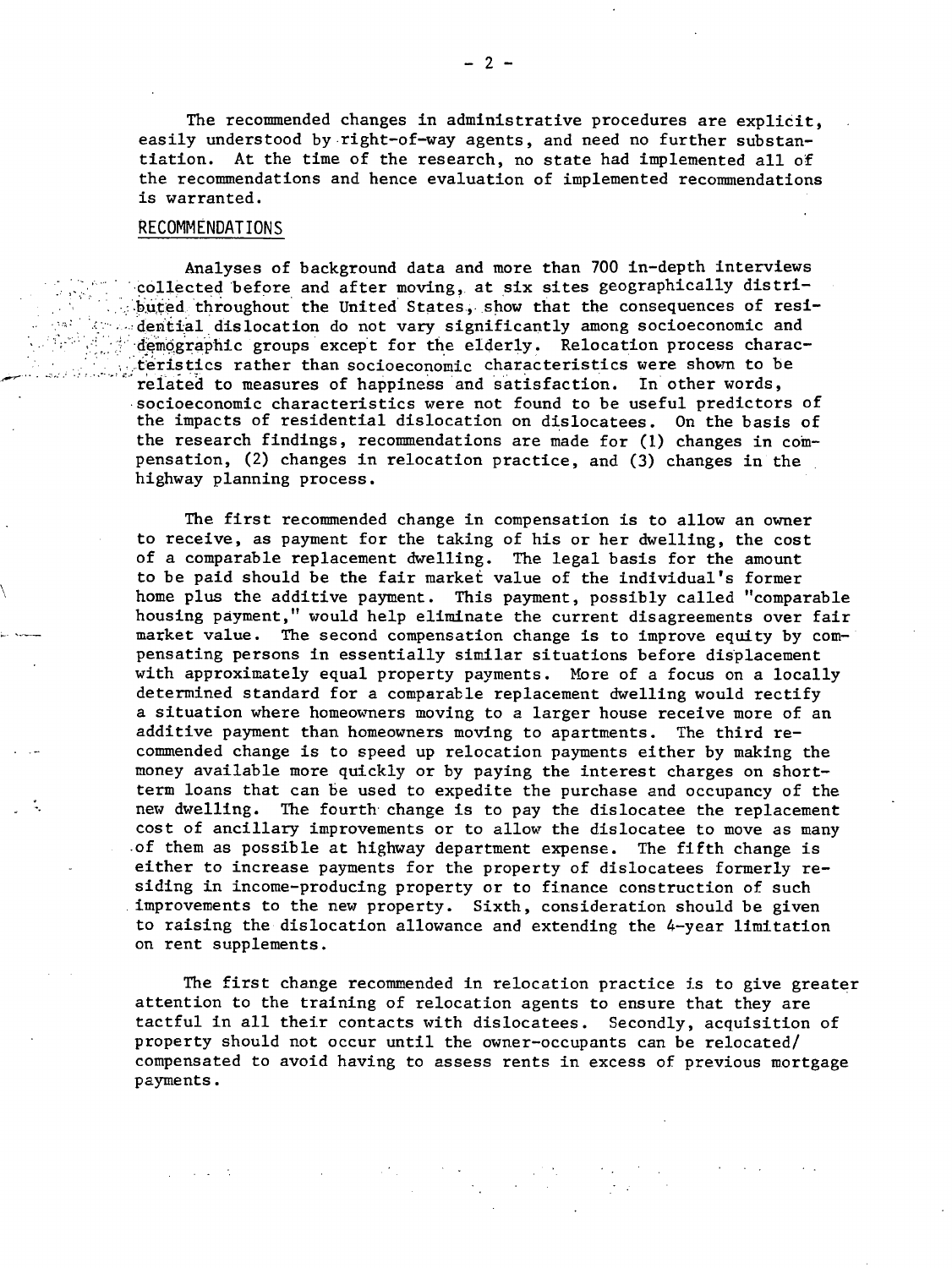Changes to the highway planning process include locating highways to avoid areas having in excess of 16 percent persons over the age of 65. Such persons are largely uncompensated for losses that are important to them. Another recommended change is to involve relocated persons early in the planning process in recognition of the knowledge that persons can more readily accept adverse decisions if they have been a party to the decision-making process.

### APPLICATIONS

The findings from this study should be of value to technical personnel such as designers, relocation personnel, planners, right-of-way agents, and others involved in route location and design. The agency's final draft report provides a description of theory related to the subject, the research plan, the data obtained, data analyses, findings, and recommendations developed from the findings. It may be purchased from University Microfilms International, 300 North Zeeb Road, Ann Arbor, MI 48106. A. condensation of the research results may be found in the paper, "Residential Dislocation: Costs and Consequences," published by the Transportation Research Board in Transportation Research Record 716. For this paper, the author, Jon E. Burkhardt, received the 1980 Pyke Johnson Award from the Transportation Research Board.

.,-.. .... -•4y.: